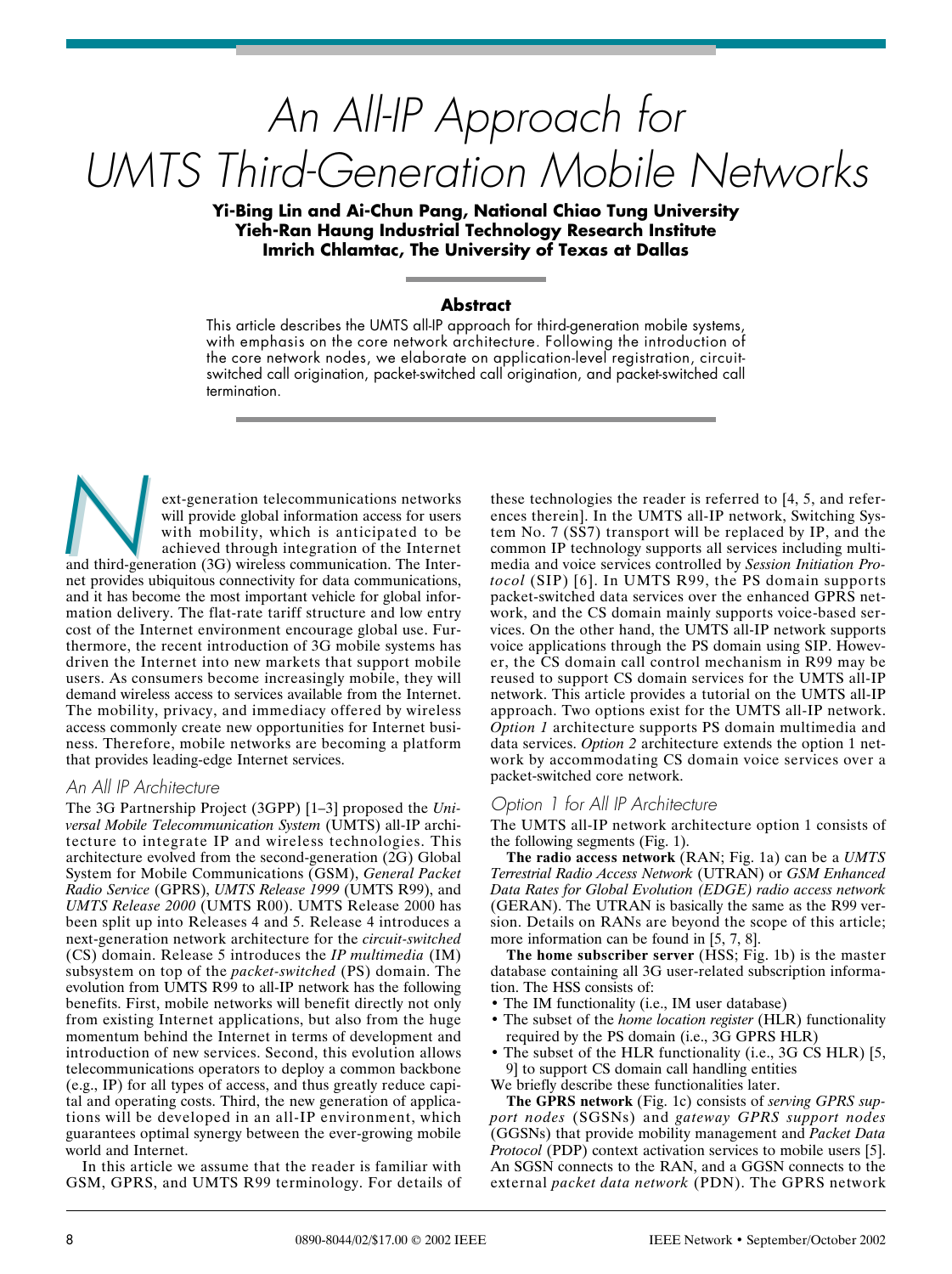

■ Figure 1. *UMTS all-IP network architecture (option 1)*.

interfaces with a variety of RANs such as UTRAN and EDGE. The *Iu* interface between UTRAN and SGSN is IP based. Both the SGSN and GGSN communicate with 3G the GPRS HLR through *Gr* and *Gc* interfaces, respectively. These two interfaces are based on the *Mobile Application Part* (MAP) [5, 10]. SGSN communicates with GGSN through the *Gn* interface in the same network, and through the *Gp* interface in different networks. GGSN interacts with an external PDN through the *Gi* interface. *Gn*, *Gp*, and *Gi* are standard GPRS interfaces and are described in [5, 11].

**The IM subsystem** (Fig. 1d) is located behind the GGSN. In this subsystem, the *call state control function* (CSCF) is a SIP server, which is responsible for call control. Other nodes in the IM subsystem include the *breakout gateway control function* (BGCF), *media gateway control function* (MGCF), *IM-media gateway function* (IM-MGW), and *transport signaling gateway function* (T-SGW). These nodes are typically used in a voice over IP (VoIP) network [12, 13], and will be elaborated on in subsequent sections. Most interfaces among these nodes (i.e., *Mc*, *Mg*, *Mh*, *Mm*, *Mr*, and *Ms*) are IPbased gateway control protocols. We briefly describe these interfaces later.

**The application and service network** (Fig. 1e) supports flexible services through a service platform. The all-IP network architecture will provide a separation of service control from call/connection control, and the applications are implemented in dedicated application servers that host service-related databases or libraries. As shown in Fig. 1e, 3GPP defines three possible ways to provide flexible and global services.

- Direct SIP+<sup>1</sup> link between CSCF and SIP Application Server: This method will be used by mobile operators to provide new multimedia SIP applications. The SIP application services are either developed by the mobile operators or purchased from trusted third parties.
- SIP+ link between CSCF and *IM-service switching function* (IM-SSF) followed by *customized application mobile enhanced logic* (CAMEL) *application part* (CAP) link between IM-SSF and *CAMEL service environment* (CSE) [14]: This method will be used by mobile operators to provide popular CAMEL services (e.g., prepaid service) to the IM domain users. Note that similar services for the CS domain have already been provided via the CAMEL platform.
- SIP+ link between CSCF and *open service architecture* (OSA) *service capability server* (SCS) followed by OSA link between OSA SCS and OSA application server: This

*<sup>1</sup> SIP+ is SIP with extensions for service control to be defined later.*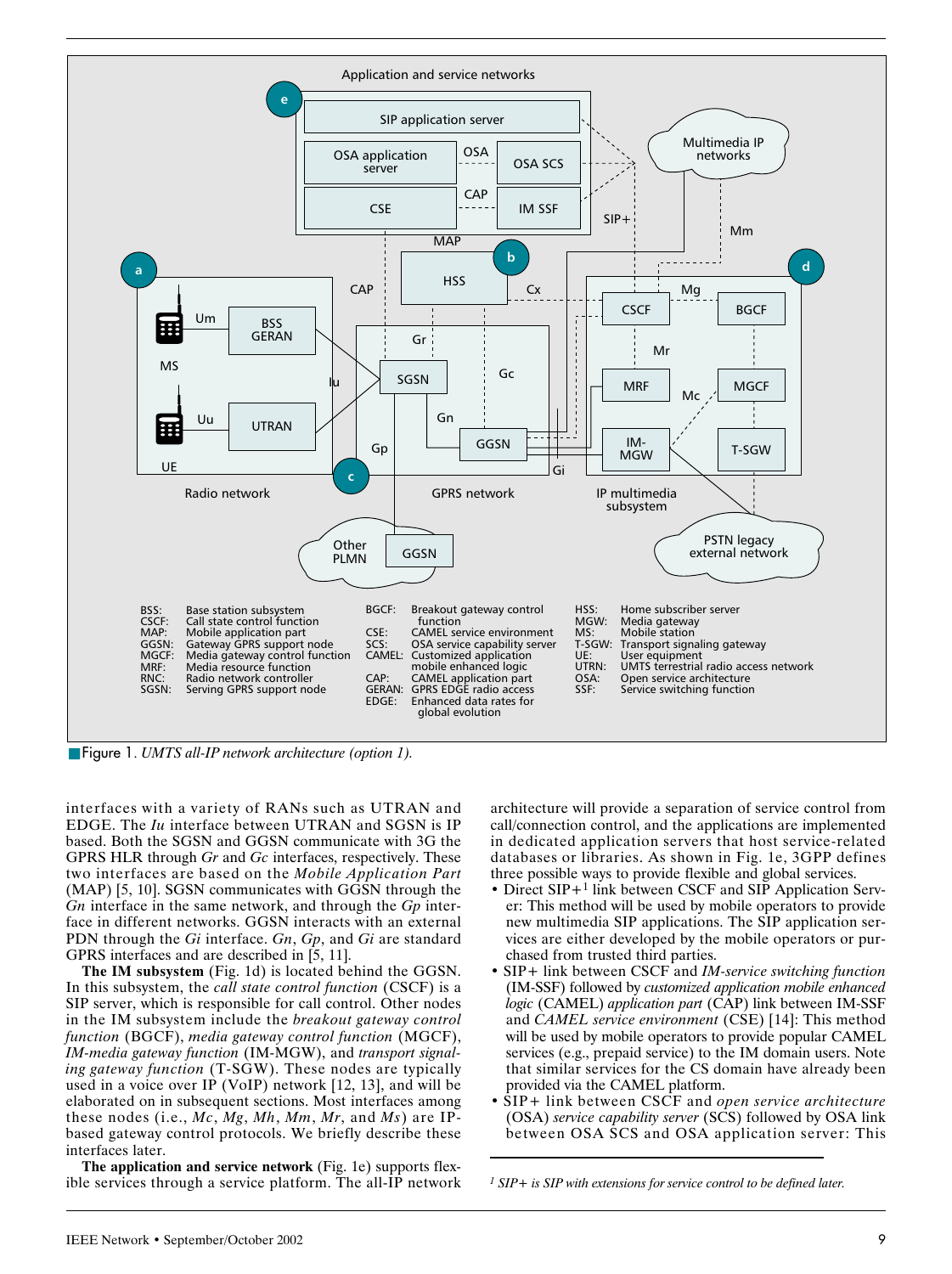

■ Figure 2. *UMTS all-IP network architecture (option 2)*.

method will be used to give third parties controlled access to the operator's network and let third parties run their own applications (in the third party application servers) using the IM capabilities of the operator's network.

The mobile terminals or *user equipment* (UE) are significantly influenced by the Internet and content availability. The contents for 3G services and applications need to scale to various display sizes of UEs, and also require interoperability to ensure wide end-user acceptance. Thus, a large variety of UEs targeted at different market segments will emerge. Multimode and multiband UEs will be the first step in the transition from 2G to 3G. This migration phase means that initial service quality may not be globally consistent [15]. In the UMTS all-IP network architecture, the GGSN is considered the border of the network toward the public IP network. The GGSN and MGW together are the network border toward the *public switched telephone network* (PSTN) and legacy mobile networks.

### *Option 2 for All-IP Architecture*

All-IP network option 2, which supports R99 CS UEs, allows the R99 CS and PS domains to evolve independently. The UMTS all-IP network architecture option 2 is shown in Fig. 2. Two control elements, the MSC and GMSC servers, are introduced in option 2. The MSC servers and the HLR functionality in the HSS provide an evolution of R99 telephony services. MAP is the signaling interface between the HSS and the MSC server (GMSC server).

The R99 Iu interface separates transport of user data from control signals. Evolving from this interface, the option 2 UTRAN accesses the core network via a CS-MGW (user plane) separated from the MSC server (control plane). UTRAN communicates with MSC server using the *RAN application part* (RANAP) over the *Iu* interface. The *Iu* interface between UTRAN and CS-MGW is based on the *Iu user plane* (UP) protocol [16]. Notice that there are one or more CS-MGWs in the option 2 network. If more than one CS-MGWs exist, they communicate through the *Nb* interface. In our example, there are two CS-MGWs in the all-IP option 2 architecture (Fig. 2), one of which is connected to the PSTN and the other to the UTRAN via the *Iu*-CS interface. These two CS-MGWs are responsible for voice format conversion between PS and CS networks.

### *The Partitioning of All-IP Architecture in Horizontal Layers*

The all-IP network architecture can also be partitioned horizontally into three layers (Fig. 3):

- **The application and service layer** consists of service nodes (same as Fig. 1e).
- **The network control layer** is responsible for control signaling delivery, which consists of MSC server, HSS, CSCF, BGCF, MGCF, SGSN (control plane part), GGSN (control plane part), and T-SGW. In this layer, CSCF, MGCF, MSC server, and BGCF can serve as 3G call agents.
- **The connectivity layer** is a pure transport mechanism, capable of transporting any type of information via voice, data, and multimedia streams. The layer includes MGW, SGSN (user plane part), GGSN (user plane part), and MRF.

In UMTS all-IP option 1, the RAN (e.g., UTRAN) and GPRS network together are called the *bearer network*. Through the *Gm interface* (which includes radio, Iu, Gn, and Gi), the bearer network provides bearers for signaling (control plane) and data (user plane) exchange between the UE and the CSCF/gateways. Signaling between the bearer network and the PSTN is delivered through the CSCF, BGCF, MGCF, and T-SGW. The user plane bearer is connected to the PSTN via an MGW. The bearer network nodes (RAN, SGSN, and GGSN) are not aware of the multimedia signaling between the UE and the CSCF. However, the RAN may optimize the radio transmission by supporting specific *radio access bearers* (RABs) for individual flows of the multimedia user plane. These RABs are requested by the UE at PDP context activation.

# *All-IP Network Core Network Nodes*

This section describes the nodes in the network control and connectivity layers. Among these network nodes, the GGSNs and SGSNs are basically the same as in R99 [4]. In all-IP network option 2, the MSC server controls CS services, and the SGSN controls PS bearer services. In the connectivity layer, the MGW uses open interfaces to connect different types of nodes. Just like the MSC structure in Fig. 3, the SGSN server handles control layer functions for PS domain communication. The media gateway provides user plane data transmission in the connectivity layer.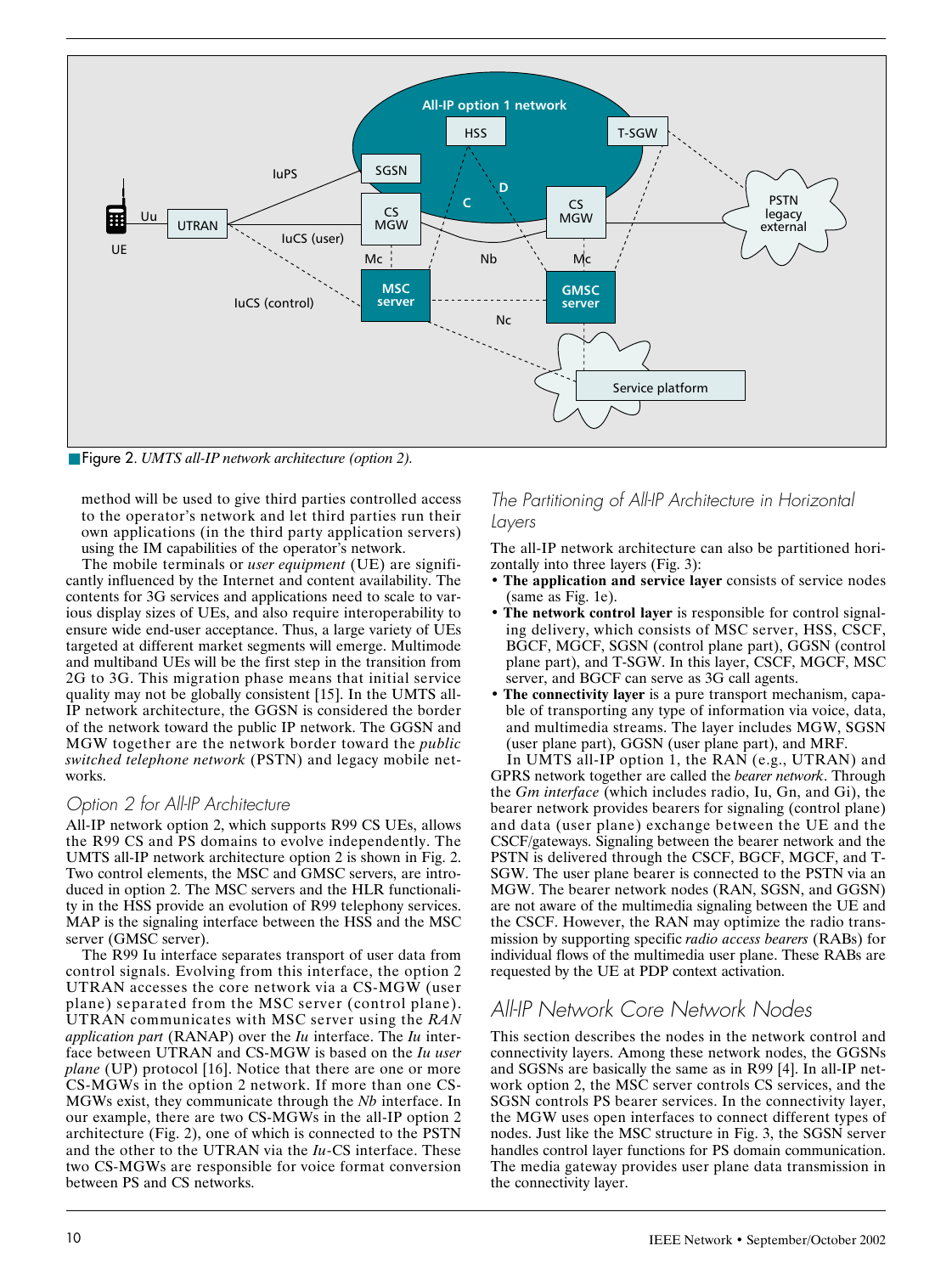### *Call State Control Function*

The CSCF communicates with the HSS for location information exchange and handles control layer functions related to application-level registration and SIP-based multimedia sessions. Through the *Mm interface*, the CSCF processes call requests from other VoIP call control servers or terminals in multimedia IP networks. The CSCF consists of the following logical components.

- **The incoming call gateway** (ICGW) communicates with the HSS to perform routing of incoming calls. The ICGW may trigger incoming call service (for call screening or call forwarding) and query address handling through the address handling component.
- **The call control function** (CCF) is responsible for call setup and call event report for billing and auditing. It receives and processes application level registration, provides service trigger mechanism (service capabilities features; toward application and service networks, and may invoke location-based services related to the serving network. It also checks whether the requested outgoing communication is allowed

given the current subscription. The CCF interacts with the MRF through the *Mr* interface to support multiparty and other services (e.g., tones and announcements).

- **The serving profile database** (SPD) interacts with the HSS in the home network to receive profile information for the all-IP network and may store them depending on the *service level agreement* (SLA) with the home network. The SPD notifies the home network of initial user's access (includes, e.g., CSCF signaling transport address).
- **Address handling** (AH) analyzes and translates addresses. It supports address portability and alias address mapping (e.g., mapping between E.164 number and transport address). It may perform temporary address handling for internetwork routing.

There are three kinds of CSCFs: interrogating, proxy, and serving. The i*nterrogating CSCF* (I-CSCF) determines how to route mobile terminated calls to the destination UE. That is, the I-CSCF is the contact point for the home network of the destination UE, which may be used to hide the configuration, capacity, and topology of the home network from the outside world. When a UE attaches to the network and performs PDP context activation, a *proxy* CSCF (P-CSCF) is assigned to the UE. The P-CSCF contains limited CSCF function (i.e., address translation functions) to forward the request to the I-CSCF at the home network. Authorization for bearer resources in a network is performed by a P-CSCF within that network. By exercising the application-level registration described later, a *serving* CSCF (S-CSCF) is assigned to serve the UE. Through the Gm interface, this S-CSCF supports the signaling interactions with the UE for call setup and supplementary services control (e.g., service request and authentication). The S-CSCF provides SPD and AH functionality to the UE. Details of proxy, interrogating, and serving CSCFs are provided later.

### *Home Subscriber Server*

The *home subscriber server* (HSS) keeps a master list of features and services (i.e., user profile information including user identities, subscribed services, numbering, and addressing information) associated with a user, and maintains the location of the user. The HSS provides the HLR functionality required by the PS and CS domains, and the IM functionality required by the IM subsystem to support the network entities (e.g., SGSN, GGSN, MSC server, and CSCF) actually han-



■ Figure 3. *The orizontal structure of a UMTS all-IP network*.

dling calls. In other words, the HSS serves the following functionalities.

**MAP termination**. The HSS provides the HLR functionality to support an all-IP network. It stores mobility management and intersystem location information. Like the R99 HLR, the HSS communicates with the SGSN/GGSN in the PS domain and the GMSC/MSC server in the CS domain through interfaces Gr/Gc and C/D, respectively. Unlike the R99 HLR, these interfaces for the HSS are MAP transported over IP.

**Addressing protocol termination**. The HSS provides logical-name-to-transport-address translation for answering *Domain Name Server* (DNS) queries.

**Authentication and authorization protocol termination**. The HSS may also generate, store, and manage security data and policies used in the IM subsystem. CSCF-UE security parameters are sent from the HSS to the CSCF, which allow the CSCF and UE to communicate securely. The HSS stores the all-IP network service profiles and service mobility or S-CSCF-related information for the UE. The HSS also provides the S-CSCF with the service parameters (e.g., supplementary service parameters, application server address, triggers) of UE. The HSS communicates with a CSCF using Cx that can be implemented via MAP.

### *Other Network Nodes*

This subsection describes the BGCF, MGCF, MSC server, and T-SGW in the network control layer, and MRF and MGW in the connectivity layer.

**The breakout gateway control function** (BGCF) is responsible for selecting an appropriate PSTN breakout point based on the received SIP request from the S-CSCF. If the BGCF determines that a breakout is to occur in the same network, the BGCF selects an MGCF that is responsible for interworking with the PSTN. If the breakout is in another network, depending on the configuration, the BGCF forwards this SIP request to another BGCF or an MGCF in the selected network.

**The media gateway control function** (MGCF) is the same as the MGC in a VoIP network [12], which controls the connection for media channels in an MGW. The MGCF communicates with CSCF through SIP over the *Mg interface*. It selects an appropriate CSCF, depending on the routing number for incoming calls from the legacy networks. The MGCF should support different call models.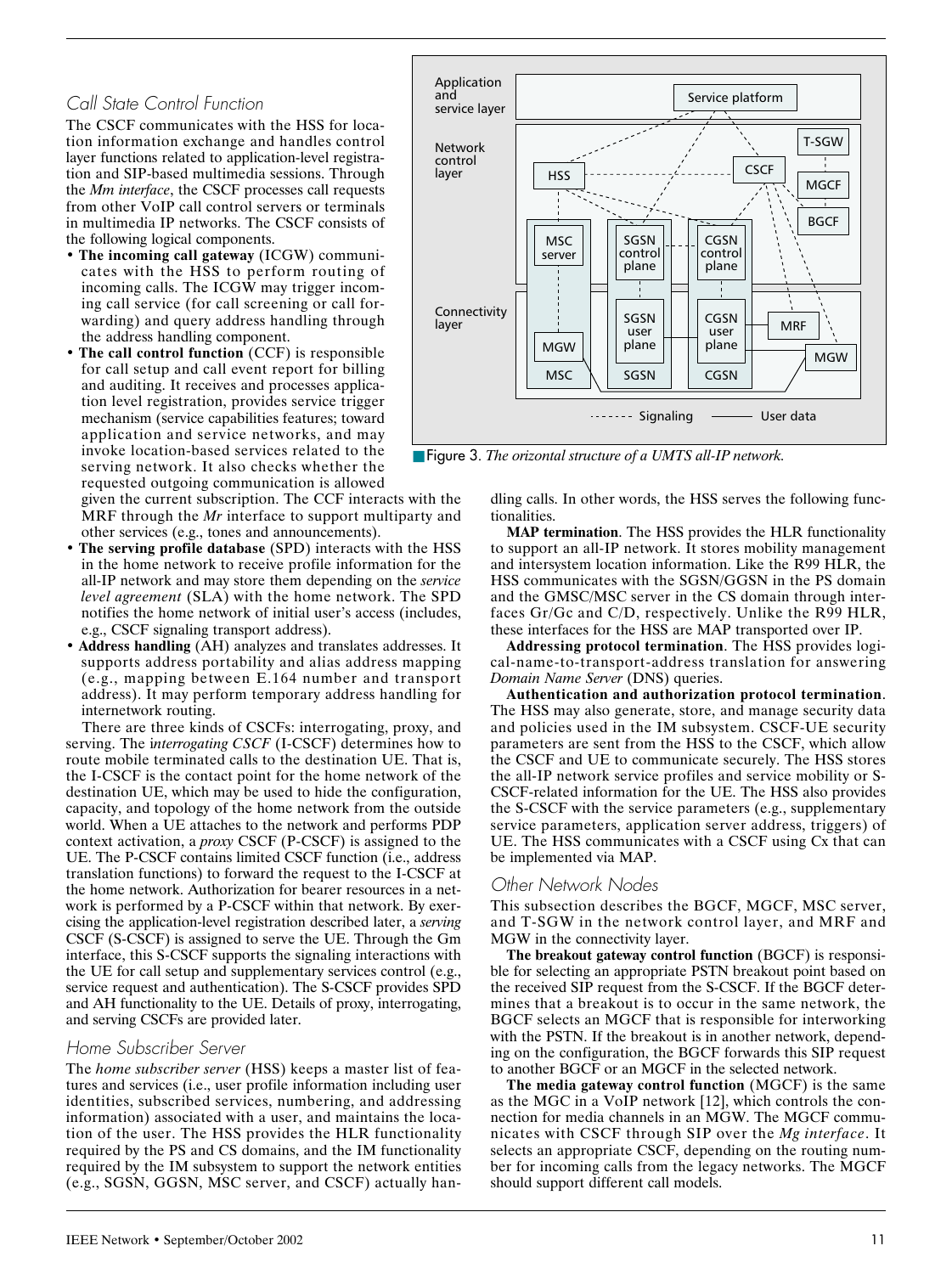

■ Figure 4. *Application-level registration.*

**The MSC (GMSC) server** supports the MGC protocol to handle control layer functions related to CS domain services at the borders between the RAN and the UMTS all-IP core network, and between the PSTN and the UMTS all-IP core network. It comprises the call control and mobility control parts of UMTS R99 MSC (GMSC). An MSC (GMSC) server and associated MGW can be implemented as a single node that is equivalent to an R99 MSC (GMSC). For call setup, the GMSC server communicates with the MSC server through the *ISDN User Part* (ISUP) protocol [5] in the *Nc* interface.

**The transport signaling gateway function** (T-SGW) serves as the PSTN signaling termination point and provides the PSTN/legacy mobile network to IP transport level address mapping, which maps call-related signaling from/to the PSTN on an IP bearer and sends it to/from the MGCF or GMSC server. The T-SGW does not interpret the messages in the MAP or ISUP layer.

**The media resource function** (MRF) performs functions such as multiparty call, multimedia conferencing, and tone and announcement. Through the Mr interface, the MRF communicates with the S-CSCF for service validation of multiparty/ multimedia sessions.

**The media gateway function** (MGW) provides user plane data transport in the UMTS core network. The MGW terminates bearer channels from the PSTN/legacy mobile networks and media streams from a packet network (e.g., *Real-Time Transport Protocol*, RTP [17], streams in an IP network). The implementation of a UMTS MGW should be consistent with existing/ongoing industry protocols/interfaces. Through the *Mc interface* (fully compliant with H.248), the MGW interacts with the MGCF, MSC server, and GMSC server (Figs. 1 and 2) for resource control. Two



■ Figure 5. *The message flow for application-level registration.* 

MGWs can communicate through the *Nb interface* (Fig. 2) where the transport for the user plane can be RTP/UDP/IP or ATM adaptation layer type 2 (AAL2).

In the option 2 network architecture, the MGW also interfaces the UTRAN with the all-IP core net-work over the Iu interface. The MGW provides flexible connection handling that supports different call models and media processing

through different Iu options for CS services (AAL2/ATMbased as well as RTP/UDP/IP-based). Media processing includes media conversion, bearer control, and payload processing (e.g., codec, echo canceller, and conference bridge). The MGW bearer control and payload processing capabilities will also need to support mobile-specific functions such as serving radio network system relocation/handoff and anchoring [17].

# *Registration and Call Control*

In an all-IP network, the bearer network mobility management (for both CS and PS domains) follows UMTS R99 [17]. Specifically, mobility management procedures in the all-IP CS and PS domains are based on the *location area identifier* (LAI) and *routing area identifier* (RAI), respectively. A mechanism to convert the formats of identities among all-IP networks, R99, and 2G is needed. This section describes the application-level registration, CS and PS call originations, and PS call termination. For PS call origination and termination, we consider the scenarios where one party is the UE and the other is in the PSTN. The call agents involved in these scenarios include an S-CSCF (for the UE) and an MGCF (for the party in the PSTN). SIP is the signaling protocol for multimedia session setup, modification, and teardown. Although SIP can be used with any transport protocol, the media is normally delivered by RTP. RTP is a transport protocol on top of UDP that detects packet loss and ensures ordered delivery. An RTP packet also indicates the packet sampling time from the source media stream. The destination application can use this timestamp to calculate delay and jitter.

### *Application-Level Registration*

In an all-IP network, UE conducts two types of registration. In *bearer-level registration*, the UE registers with the GPRS network following the standard UMTS routing area update or attach procedures [5]. After bearer-level registration, the UE can activate PDP contexts in the GPRS network. Bearerlevel registration and authentication are required to support GPRS-based services. To offer IM services, *application-level registration* must be performed in the IM subsystem after bearer-level registration. In application-level registration, an S-CSCF is assigned to the UE. Specifically, the HSS interacts with the I-CSCF to determine the S-CSCF. This action is referred to as *CSCF selection* [18].

Before application-level registration can be initiated, the UE must have performed bearer-level registration to obtain an IP address and discover the P-CSCF.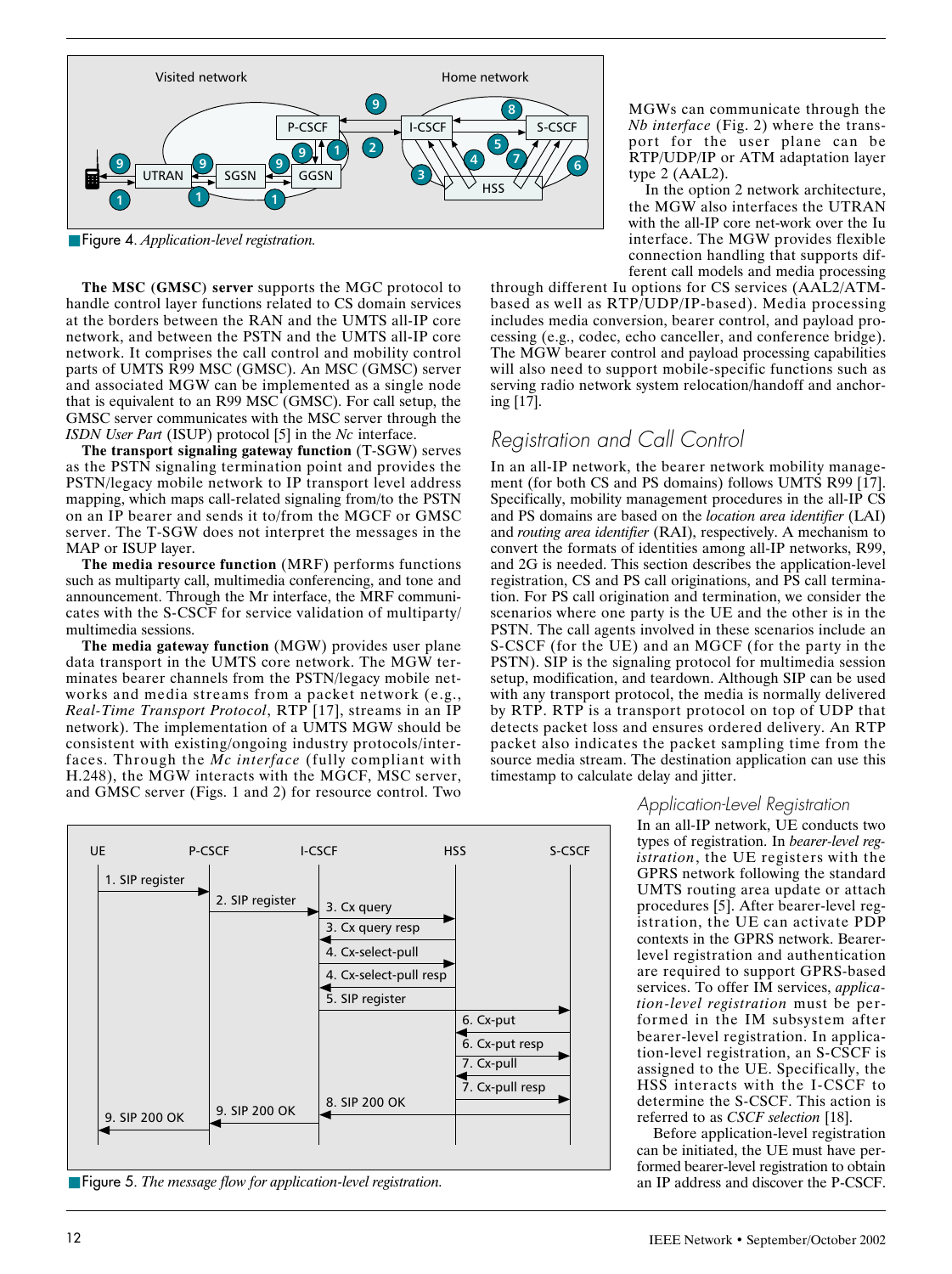P-CSCF discovery can be achieved, for example, through *Dynamic Host Configuration Protocol* (DHCP), which provides to the UE the domain name of the P-CSCF and the address of a DNS that can resolve the P-CSCF name. The UE stores the P-CSCF address to be used for mobile-originated signaling. The application-level registration procedure is described in the following steps (Figs. 4 and 5).

**Step 1**: The UE sends the SIP REGISTER message to the P-CSCF through the UTRAN, SGSN, and GGSN. The request includes the *home domain name* of the UE. In SIP, REGISTER is issued by a client (UE

in our example) to the server (UMTS network) with an address at which the client can be reached for a SIP session.

**Step 2**: Based on the home domain name, the P-CSCF performs address translation (through a DNS-based mechanism) to find the I-CSCF address. Then it proxies the REGISTER message to the I-CSCF at the home network. Note that there may be multiple I-CSCFs within an operator's network.

**Step 3**: Based on the subscriber identity received from the P-CSCF and the home domain name, the I-CSCF determines the HSS address. Note that if there are more than one HSSs in the home network, the I-CSCF needs to query the *subscription location function* (SLF) to find the HSS address.

The I-CSCF sends the Cx-Query message to the HSS. The HSS checks if the subscriber has been registered. Then it returns the Cx-Query Resp message to the I-CSCF. By the end of this step, the user has been authenticated.

**Step 4**: The I-CSCF sends the Cx-Select-Pull message to the HSS to obtain the required S-CSCF capability information (supported service set and protocol version number). Based on the service network indication and subscriber identity provided by the I-CSCF, the location service of the HSS returns the required S-CSCF capabilities through the Cx-Select-Pull-Resp message.

Based on the information provided by the HSS, the I-CSCF selects the name of an appropriate S-CSCF. This S-CSCF must be in the home network.

**Step 5**: The I-CSCF sends the REGISTER request to the S-CSCF. The request includes the HSS name as a parameter.

**Step 6**: Using Cx-Put, the S-CSCF sends its name and the subscriber identity to the HSS, which will be used by the HSS to route mobile terminated calls to the S-CSCF. The HSS replies the acknowledgment message Cx-Put Resp.

**Step 7**: The S-CSCF obtains the subscriber data from the HSS through the Cx-Pull and Cx-Pull-Resp exchange. The subscriber data are stored in the S-CSCF, including supplementary service parameters, application server address, triggers, and so on.

**Step 8**: The S-CSCF determines if the home contact name is the S-CSCF name or the I-CSCF name. If the contact name is for the S-CSCF, the P-CSCF can access the S-CSCF directly, and the internal configuration of the home network is known to the outside world. If the contact name is for the I-CSCF, the P-CSCF can only access the S-CSCF indirectly through the I-CSCF. In this case the home network configuration is hidden.

The S-CSCF sends its address and the home contact name to the I-CSCF through a SIP OK response message (the SIP status code is 200).

**Step 9**: With the SIP OK message, the



■ Figure 6. *CS call origination*.

I-CSCF returns the home contact name (either the I-CSCF or the S-CSCF address) to the P-CSCF. The P-CSCF stores the home contact name, and forwards the SIP OK message to the UE indicating that registration was successful.

Notice that if the registration information expires or the registration status changes, the UE initiates *re-registration*. The re-registration procedure is basically the same as the registration procedure described above except that:

- In step 3, the HSS determines that the user is currently registered, and the S-CSCF name is sent back to the I-CSCF directly. Thus, step 4 can be omitted.
- Steps 6 and 7 may be skipped if the S-CSCF detects that this procedure is for re-registration.
- In step 8, the S-CSCF only sends the home contact name to the I-CSCF. The S-CSCF address need not be sent to the I-CSCF.

If the UE roams to a new network or is turned off, application-level deregistration is performed. Details of this procedure can be found in [18].

### *CS Mobile Call Origination*

CS mobile call origination is similar to that in UMTS R99, which does not involve CSCFs and the HSS. Before CS call origination, the UE is already attached to the UMTS CS domain, and has registered to the VLR of an MSC server. The CS call origination message flow is described as follows (Figs. 6 and 7).

**Step 1**: The call request from the UE is forwarded to the MSC server through the UTRAN. The VLR function of the MSC server performs originating service control through the support of the CSE. Assume that the request is accepted.

**Step 2**: Based on the location of the UE, the MSC server selects the first media gateway, MGW1, that connects to the



■ Figure 7. *The message flow for CS call origination*.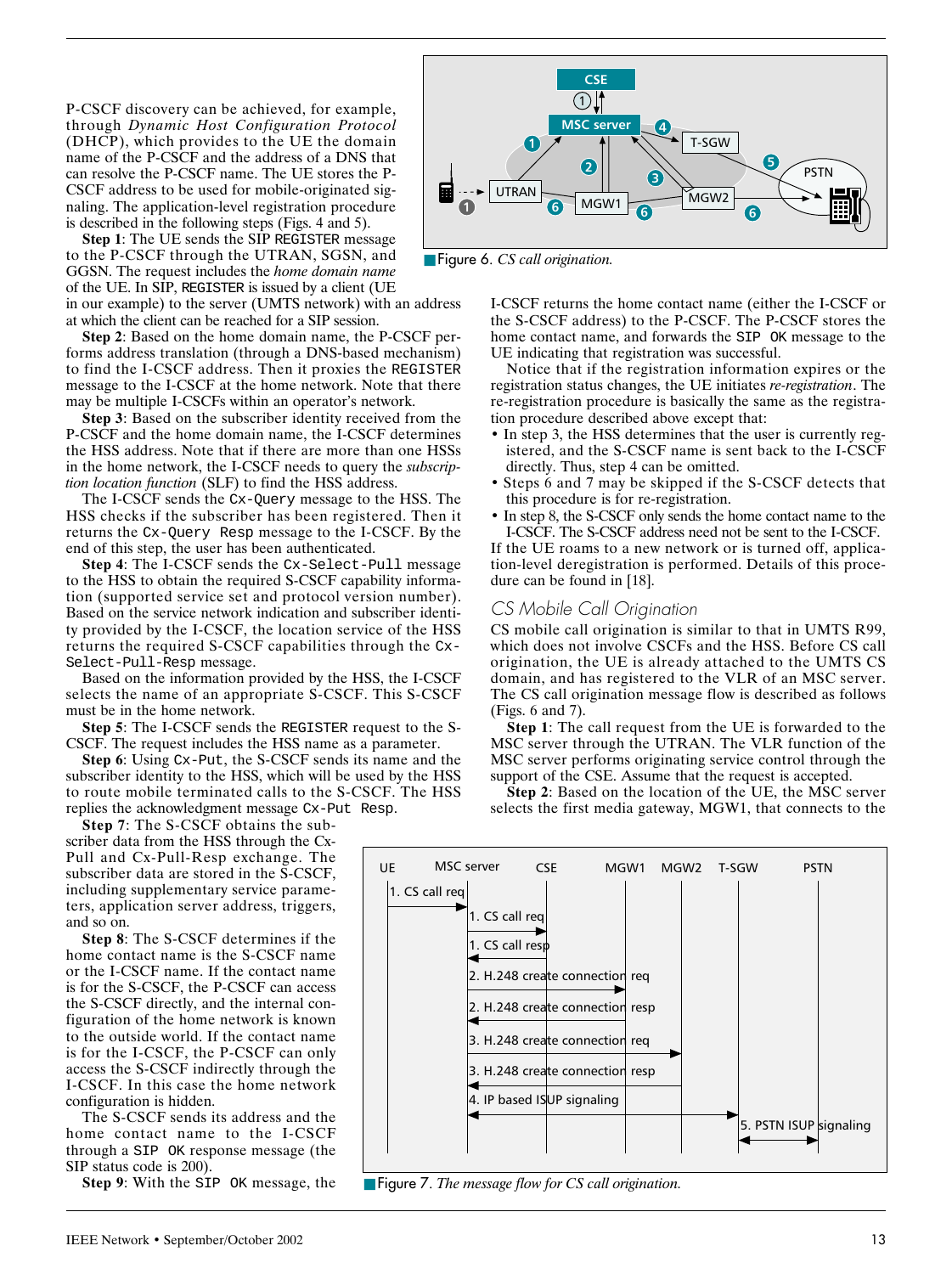

■ Figure 8. *PS call origination: a) steps 1–7; b) steps 8–11; c) steps 12–16.* 

UE through the UTRAN. This MGW is responsible for QoS provisioning and conversion between the ATM and IP protocols.

**Step 3**: Assume that the called party is in the PSTN. The MSC server selects the second media gateway MGW2 that serves as the termination to the PSTN. Note that this second media gateway can be MGW1 itself. Signaling based on protocols such as H.248 [19] is performed to reserve the MGW2 resources, that is, the ports to MGW1 and the ports to the PSTN.

**Steps 4 and 5**: The MSC server and the PSTN exchange the ISUP call setup messages through the T-SGW.

When the call setup procedure is complete, the voice stream is  $UE \leftrightarrow UTRAN \leftrightarrow MGW1 \leftrightarrow MGW2 \leftrightarrow PSTN$ (see path  $(6)$  in Fig.  $6$ ).

# *PS Mobile Call Origination*

Before PS (IM subsystem) call origination, the UE was already attached to the UMTS PS domain, and applicationlevel registration was performed so that an S-CSCF was assigned to the UE (i.e., the user profile has been fetched from the HSS and stored in the S-CSCF). Assume that the UE is in a visited network. The PS mobile call origination to the PSTN is described as follows (Figs. 8 and 9).

**Step 1**: The UE sends a SIP INVITE request to the P-CSCF. The P-CSCF and UE must be located in the same network. The INVITE message is used to initiate a SIP media session with an initial *Session Description Protocol* (SDP). The SDP provides session information (e.g., RTP payload type, addresses, and ports) to potential session participants.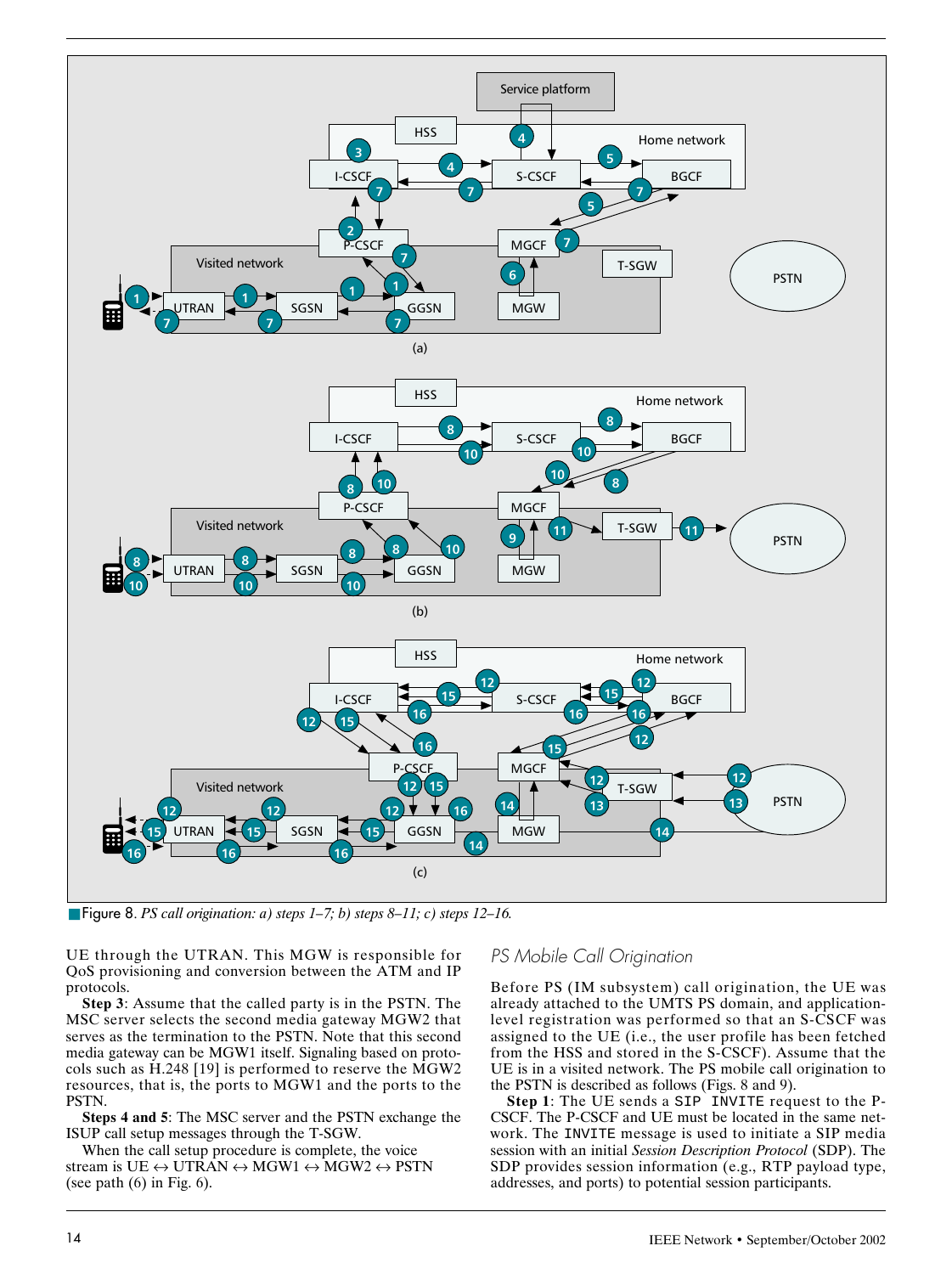

■ Figure 9. *The message flow for Ps call origination*.

**Step 2**: The P-CSCF resolves the UE's home network address (suppose that it is the I-CSCF name stored in step 9, "Application-Level Registration" section), and forwards the INVITE message to the I-CSCF.

**Step 3**: The I-CSCF provides ICGW and AH functionality, and interrogates the location service of the HSS through the Cx-Location-Query and Resp message exchange to obtain the S-CSCF signaling transport parameters.

**Step 4**: The I-CSCF relays the INVITE message to the S-CSCF through the Mw interface. The S-CSCF will act as a host to the call control logic. It validates the service profile of the subscriber, and may contact the service platform to perform origination service control.

**Step 5**: The S-CSCF translates the destination address and

determines that the call will break out to the PSTN. It therefore forwards the INVITE message to the BGCF in the home network. If the MGW is in the home network, the BGCF sends the INVITE message to the MGCF in the home network. In the case where the MGW is in the visited network, there are two possibilities. The BGCF may forward the INVITE message to the visited BGCF (which then selects an MGCF in the visited network for this call setup). Alternatively, the BGCF may directly forward the INVITE message to the MGCF in the visited network, as in this example.

**Step 6**: By using the H.248 protocol, the MGCF determines the MGW capabilities and allocates the MGW ports for the call connection.

**Step 7**: The MGCF returns the 183 SESSION IN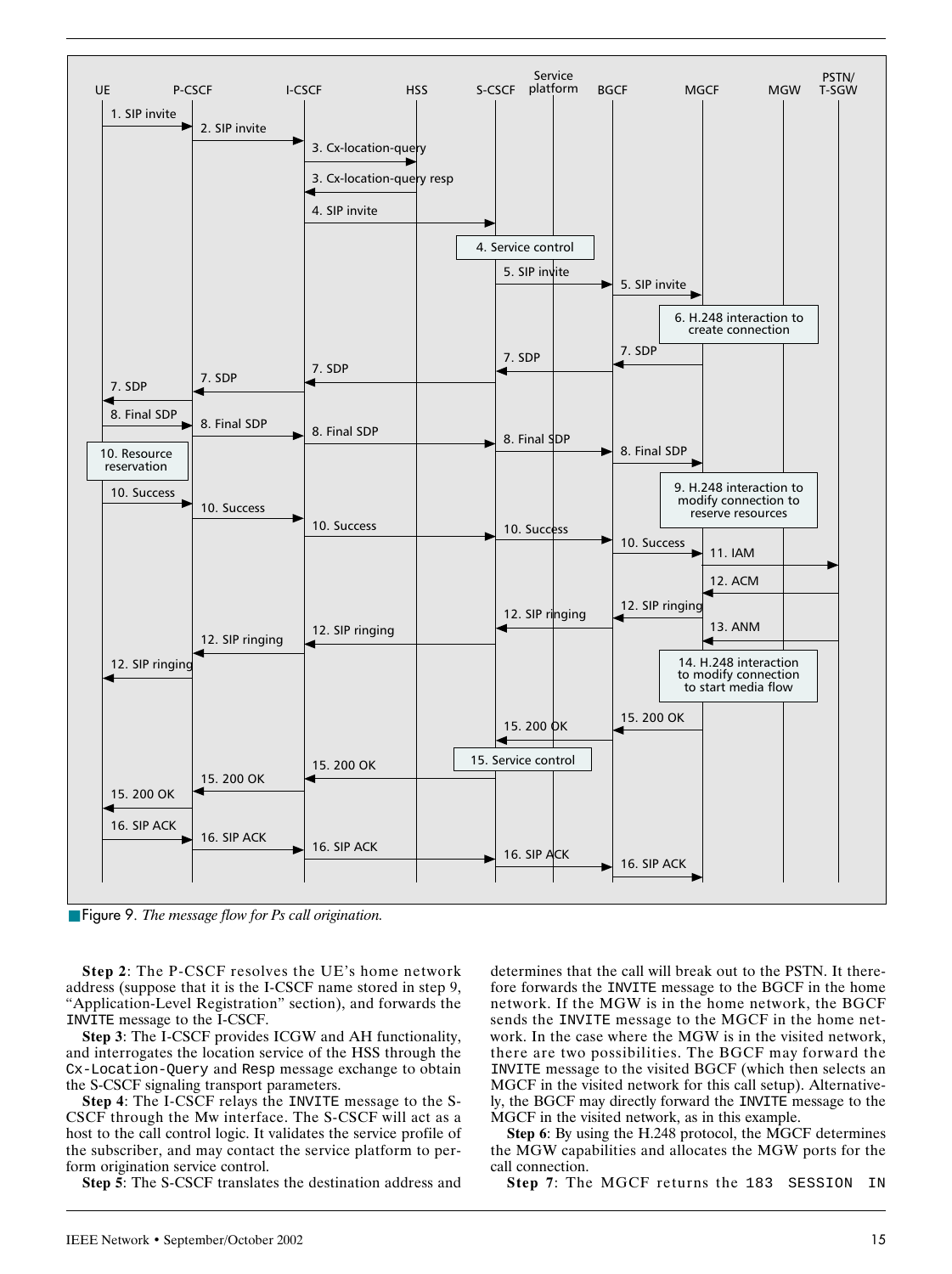

■ Figure 10. *PS call termination: a) steps 1–6; b) steps 7–9; c) steps 10–13.* 

PROGRESS message to the P-CSCF. This message contains the SDP that indicates the media stream capabilities of the called party. The P-CSCF authorizes the required resources for this session and forwards the 183 SESSION IN PROGRESS (with SDP) message to the UE through the signaling path established by the INVITE message.

**Step 8**: The UE determines the final set of media streams, and sends the final SDP to the MGCF through the PRACK (provisional acknowledgment) message.

**Step 9**: The MGCF issues the H.248 command that instructs the MGW to reserve the required resources for the media streams.

**Step 10**: After Step 8, the UE reserves the resources for this session through the PDP context activation procedure. It then sends the Resource Reservation Successful message to the MGCF.

**Step 11**: The MGCF sends an IP IAM (Initial Address Message) to the T-SGW. The T-SGW translates the IP IAM message into the SS7 IAM message and forwards it to the PSTN. The IAM requests the PSTN to set up the PSTN call path toward the called party.

**Step 12**: The PSTN establishes the call path, alerts the called party, and returns the SS7 Address Complete Message (ACM) to the T-SGW. This message is translated into the IP ACM message and is forwarded to the MGCF. The MGCF sends the ring back message (SIP Ringing with status code 180) to the UE. The ACM indicates that the path to the destination has been established.

**Step 13**: When the called party answers, the PSTN sends the SS7 ANM (Answer Message) to the T-SGW. The SGW translates the message into the IP ANM message and forwards it to the MGCF.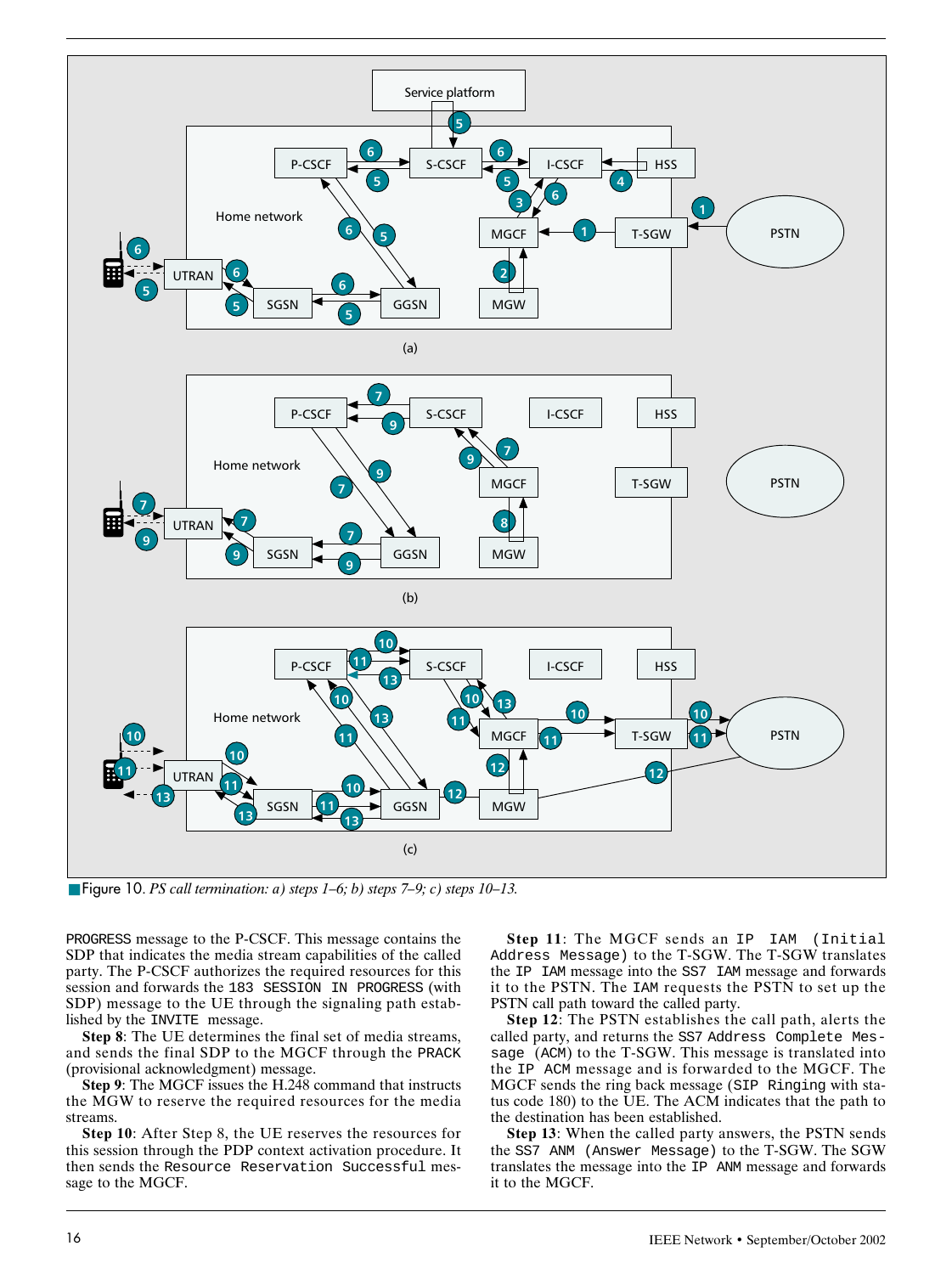

■ Figure 11. *The message flow for PS call termination*.

**Step 14**: The MGCF instructs the MGW to make the bidirectional connection using the H.248 protocol.

**Step 15**: After Step 13, the MGCF sends the SIP OK response to the S-CSCF. The S-CSCF may perform service control for the call. It then forwards the SIP OK to the UE through the P-CSCF (which approves usage of the reserved resources). The UE starts the media flow for this session.

**Step 16**: The UE forwards the final SIP ACK message to the MGCF (through P-CSCF, I-CSCF, and S-CSCF). In SIP, if the client (i.e., the UE in our example) issuing the INVITE has received a final response, the client will reply an ACK.

Although several nodes are visited in call setup signaling, the shortest path is established for user plane media stream  $(i.e., UE $ UTRAN \leftrightarrow SGSN \leftrightarrow GGSN \leftrightarrow MGW \leftrightarrow PSTN).$ 

### *PS Mobile Call Termination*

Before PS mobile call termination, the UE was already attached to the UMTS PS domain, and has completed application-level registration. The PDP context has been estab-

lished for SIP signaling message delivery. We assume that the UE is in the home network. The call termination procedure is given in the following steps (Figs. 10 and 11).

**Step 1**: The originating switch of the PSTN uses IAM to initiate a call. That is, the PSTN sends the SS7 IAM to the T-SGW. The T-SGW sends the IP IAM message to the MGCF in the home network.

**Step 2**: Using the H.248 protocol, the MGCF communicates with the MGW to reserve the resources (MGW ports) for user plane media streams. Note that the selection of the MGW and determination of the most optimal routing toward this MGW are open issues.

**Step 3**: The MGCF translates the destination address and determines that the called party is in the home network in our example. The MGCF sends the SIP INVITE request (including the initial SDP) to the I-CSCF.

**Step 4**: The I-CSCF exchanges the Cx-Location-Query and Cx-Location-Query-Resp message pair with the HSS to obtain the location information of the called party.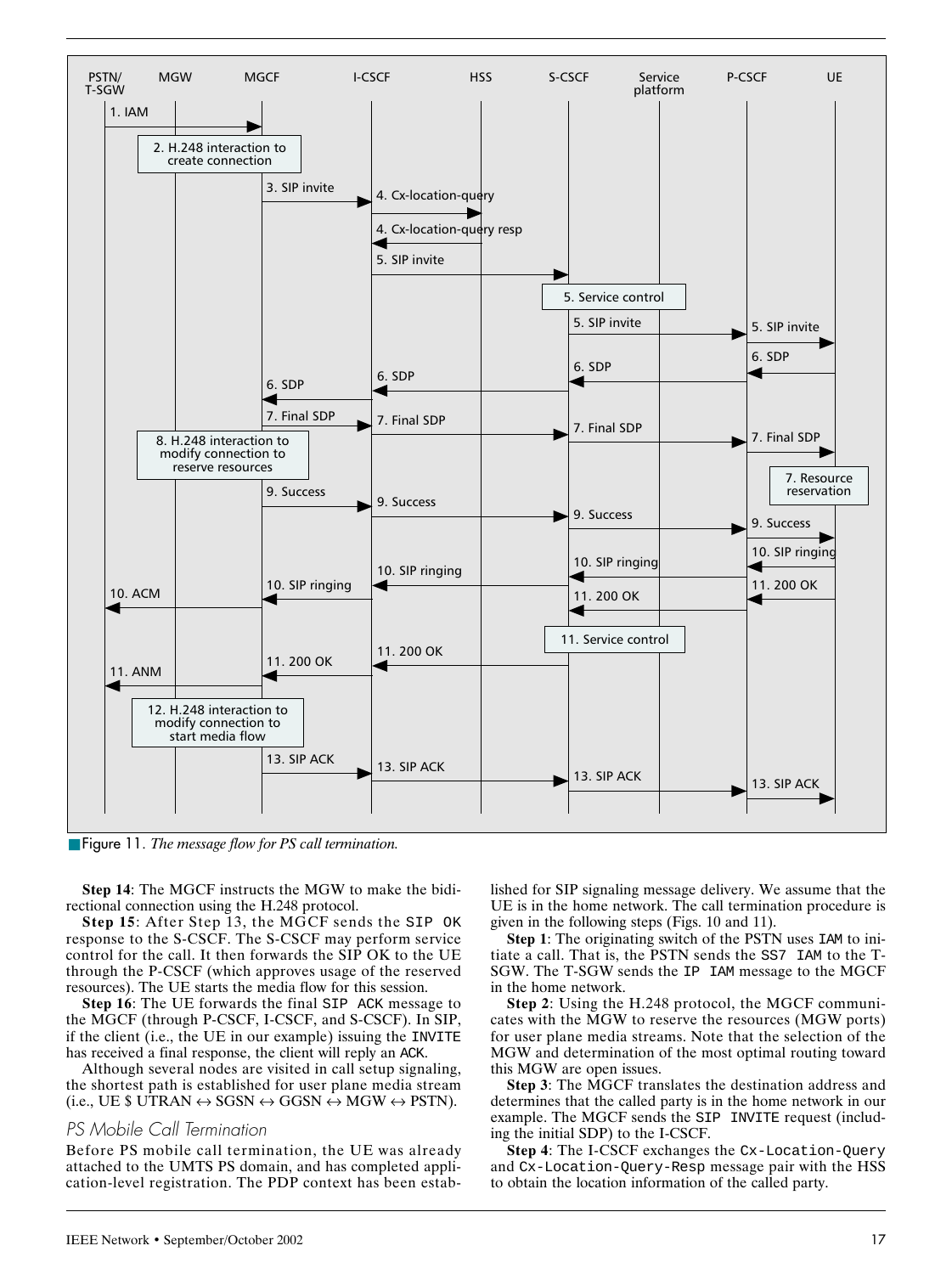**Step 5**: The I-CSCF sends the INVITE message to the UE through S-CSCF, P-CSCF, GGSN, SGSN, and UTRAN. In this signaling flow, the S-CSCF validates the service profile, and may contact the service platform to perform termination service control.

**Step 6**: The INVITE message received by the UE indicates the requested media flows. Based on this information, the UE determines the resources to be allocated for the media streams. The UE then sends the 183 SESSION IN PROGRESS with SDP to the MGCF through the UTRAN, SGSN, GGSN, P-CSCF, and S-CSCF. The SDP information indicates the UE's media stream capabilities. Since different types of UE may support different media types, the UE capabilities have impact on the SDP description. In this signaling flow (which was established by the INVITE message in steps 3 and 5), the P-CSCF authorizes the necessary resources for this session.

**Step 7**: Based on theUE's capabilities, the MGCF determines the allocated media streams for this session, and sends the final SDP response to the UE. The UE initiates resource reservation for this session through the PDP context activation procedure [5, 11].

**Step 8**: After the MGCF sends the SDP in step 7, it instructs the MGW to reserve the resources for the session.

**Step 9**: The MGCF may perform service control as appropriate, and sends the Resource Reservation Successful message to the UE. If the UE has completed resource reservation in step 7, it alerts the subscriber (called person).

**Step 10**: The UE sends the SIP Ringing message (SIP response message with status code 180) to the MGCF. The MGCF sends the IP ACM message to the T-SGW, and the T-SGW sends the SS7 ACM to the PSTN. At this point, the PSTN knows that the call path toward the UE has been established.

**Step 11**: When the called person of the UE answers, the final SIP OK response is sent from the UE to the MGCF through the P-CSCF and S-CSCF. The UE starts the media flow for this session. In this signaling flow, the P-CSCF indicates that the reserved resources should be committed, and the S-CSCF may perform service control as appropriate. When the MGCF receives the SIP OK, it sends the IP ANM to the T-SGW, and the T-SGW sends the SS7 ANM to the PSTN.

**Step 12**: The MGCF sends H.248 command to the MGW, which instructs the MGW to make a bidirectional connection to the GGSN and the PSTN node.

**Step 13**: The MGCF then returns the SIP ACK message to the UE.

The user plane media streams are connected between the UE and the PSTN through path UE  $\leftrightarrow$  UTRAN  $\leftrightarrow$  SGSN  $\leftrightarrow$  $GGSN \leftrightarrow MGW \leftrightarrow PSTN$ .

# *Efficiency of IP Packet Delivery*

To support the UMTS all-IP network, IP packets must be delivered efficiently in the radio access bearer. Specifically, the UTRAN should meet the objectives of spectral efficiency and error robustness. Radio spectrum efficiency is significantly affected by IP packet overhead. The sizes of the combined packet (IP/UDP/RTP) headers are at least 40 bytes for IPv4 and at least 60 bytes for IPv6. Furthermore, the header part will require more error protection than the payload. If no error concealment or mitigation can be applied to a header, the header is lost, and the corresponding packet must be discarded.

For applications such as VoIP, the voice payload is typically shorter than the packet header. Packing more speech frames into one packet will reduce the relative overhead. However, the voice delay is increased, and thus voice quality is degraded. A more appropriate solution is to utilize *header* *adaptation techniques* that reduce the size of the header before radio transmission. Reduction of header size is achieved in two ways:

*¶Header compression* removes redundancy in the originally coded header information. In the UMTS all-IP network, header compression schemes must be developed based on the radio link reliability characteristics (i.e., high error rates and long round-trip times). Such schemes may be able to compress the packet headers down to 2 bytes [1]. To exercise header compression between the UE and the network, each maintains a consistent compressor and decompressor. Initially, uncompressed headers are transmitted. For subsequent packets, compressed headers (the "differences" from previous headers) are delivered over the air. The decompressor uses the received compressed information and knowledge of previous headers to reconstruct the next headers. Header compression should be efficient (the average header size is minimized), robust (no packet is lost due to header compression), and reliable (the decompressed header is identical to the header before compression) [20]. A major disadvantage of this technique is that compressed headers have variable sizes, which introduces extra overhead for end-to-end security (IPsec) and bandwidth management. Note that the header compression mechanism is typically implemented in the UTRAN.

*¶Header stripping* removes header field information. Packet headers are stripped before radio transmission and regenerated at the receiving end. Essentially only the payload is transmitted, but some additional header-related information needs to be transmitted to enable header regeneration. The degree of header transparency depends on the amount of transmitted header-related information. No header error protection is needed when header information is completely removed. When the payload is of constant size, the bandwidth management issue can be simplified since the payloads can be carried on a constant bit rate channel. This approach also mitigates QoS issues such as delay and jitter. Notice that the header stripping approach is typically adopted in the GERAN.

In selecting the header reduction solution, one should consider the impact on transparency and robustness to errors. Three approaches are considered for *user plane adaptation* (UPA):

- **Full opacity (no adaptation)**: The original packet header is sent over the air to achieve full transparency. The UPA supports IPsec on an end-to-end basis. High overhead of the header results in very poor spectrum efficiency.
- **Payload opacity (header adaptation only)**: The header is compressed or stripped. The UPA understands the header structure but not the payload.
- **No opacity (full adaptation)**: The UPA knows the structure of the headers and the payload. A header can be compressed or stripped. Payload transmission is optimized by techniques such as unequal bit protection. Channel and error coding are optimized for the payload structure.

To support VoIP, we may use header compression with equal bit protection in the payload.

# *Summary*

This article describes the UMTS all-IP approach for 3G mobile systems. Our discussion focuses on the core network architecture. We first describe the core network nodes, then elaborate on application-level registration, circuit-switched call origination, packet-switched call origination, and packetswitched call termination.

UMTS should guarantee end-to-end QoS and radio spectrum efficiency. To provide the expected QoS across domains, operators must agree on the deployment of common IP protocols. The common IP protocols impact roaming (i.e., the